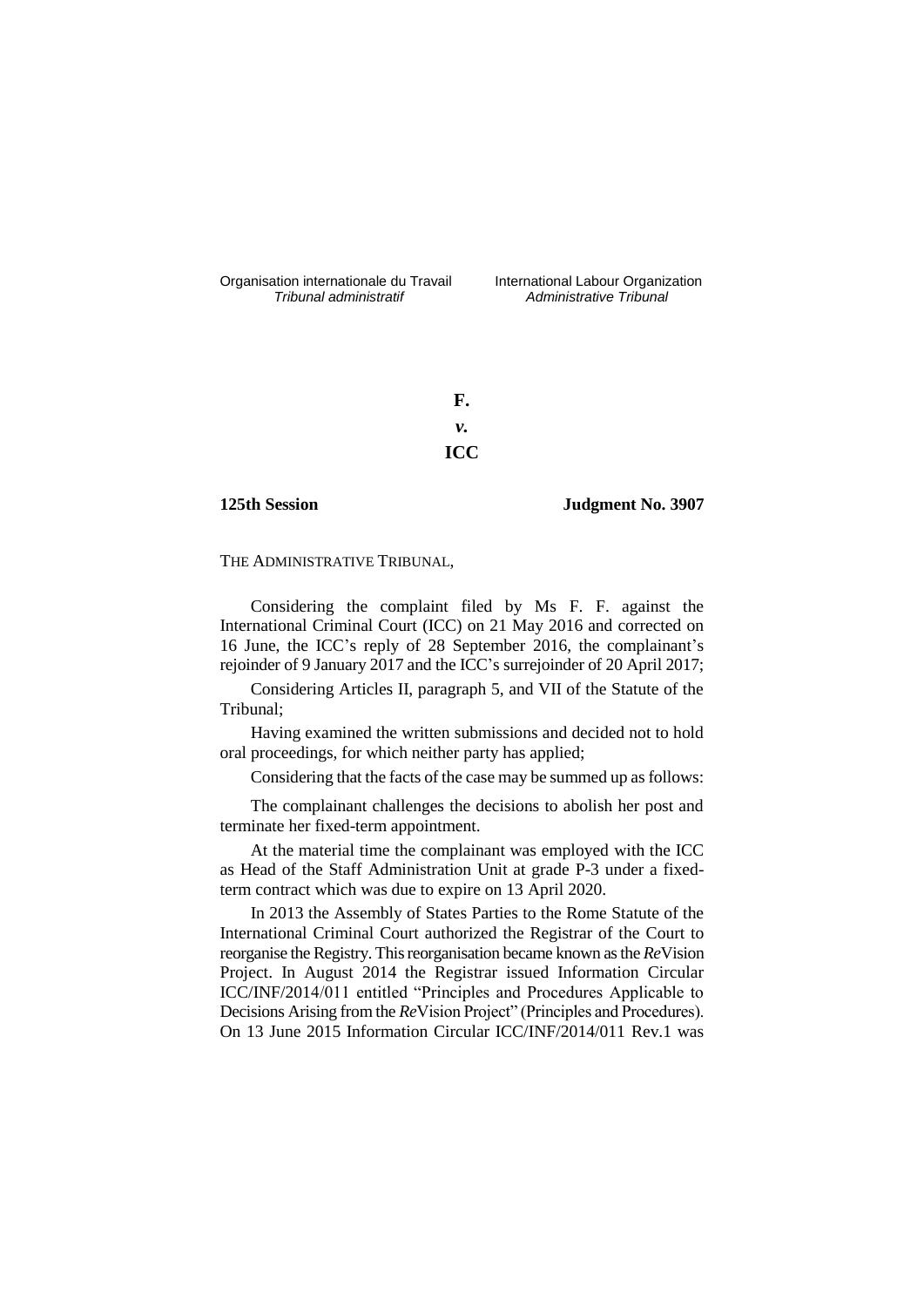issued, which revised the Principles and Procedures; the revised version was in force at the material time.

By a letter dated 17 June 2015 the complainant was notified by the Registrar that her post was being abolished and that her appointment would terminate as of 15 October 2015. It was explained that it had been decided to change the structure of the Human Resources Section (HRS) and as a result her position was no longer required; what was needed instead was the position of HR Officer – Entitlements and Payroll. She was informed inter alia of the options that were open to her, including the acceptance of an enhanced agreed separation package or the opportunity to apply as an internal candidate (for newly created positions arising as a direct result of the *Re*Vision Project) with the priority consideration provided for in the Principles and Procedures. In the event that she sat for an interview for any position as a priority candidate, she would lose the option to accept the enhanced agreed separation package.

Following the letter of 17 June the complainant applied as an internal candidate with priority consideration for several new positions that had arisen as a direct result of the *Re*Vision Project.

On 16 July 2015 the complainant requested a review of the decision of 17 June as follows: "Reference is made to your notification letter of 17 June 2015 [...] in relation to the abolishment of my current post of Head, Staff Administration as of 15 October 2015. I would like to make a request for review [...]". In a letter of 21 August the Registrar replied that the complainant had requested a review of the decision to abolish her post and he maintained that decision.

On 5 October the complainant submitted a statement of appeal in which she challenged the decisions to abolish her position and terminate her appointment.

By a letter of 13 October 2015 the Registrar informed the complainant that she had not been successful in securing a position as a result of the recruitment exercises she had participated in. She was further notified that her appointment would terminate on 22 October.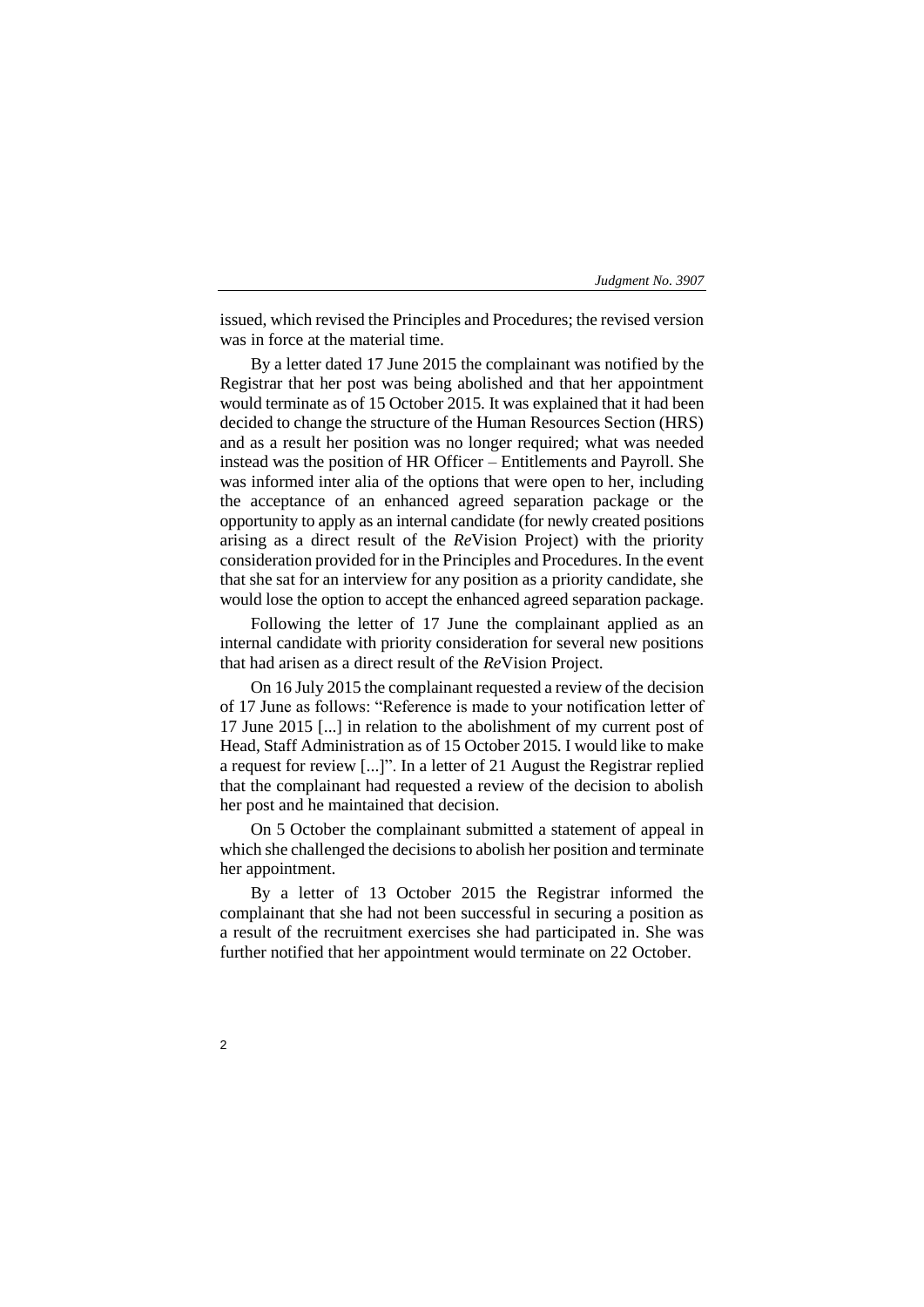On 20 October the complainant filed a request for suspension of action with respect to the decision to terminate her appointment. On 22 October she was notified that the termination date of her appointment was extended until 23 October. Also on 22 October the Appeals Board recommended that her request for suspension of action be denied. On 23 October 2015 the Registrar accepted that recommendation and the complainant separated from service that day.

In a report of 22 January 2016 the Appeals Board concluded that the complainant's appeal of 5 October 2015 was fully receivable. A majority of the members of the Appeals Board recommended that the Registrar should: (a) consider ordering a work survey, if feasible, on the functions the complainant was actually performing at the relevant time and the impact, if any, on the classification of her post; (b) consider whether she could be reassigned to any position without competition and, if not, indicate the reasons why and the positions that had been considered; and (c) in all events, consider awarding her compensation for the violations of the ICC's duty of care towards her and compensation if a desk audit or reassignment were impossible given the passage of time. It also recommended that the Registrar consider appropriate compensation for the failure to conduct a work survey of the complainant's post. In a minority opinion, one member of the Appeals Board dissented in part on the merits.

On 22 February 2016 the Registrar informed the complainant that he did not agree with the Appeals Board's conclusion that her appeal was receivable with respect to the decision to terminate her appointment. He also did not accept the recommendations of the majority of the Appeals Board. Thus, he maintained the decisions to abolish her post and terminate her appointment. That is the impugned decision.

The complainant asks the Tribunal to set aside the impugned decision and to order her reinstatement in her former position of Head of the Staff Administration Unit. If reinstatement in her former post is not possible, she seeks reinstatement in another equivalent post. In addition, she claims compensation for loss of salary, including post adjustment, medical insurance, long term care subsidy and pension benefits, with interest on those amounts from 23 October 2015. In the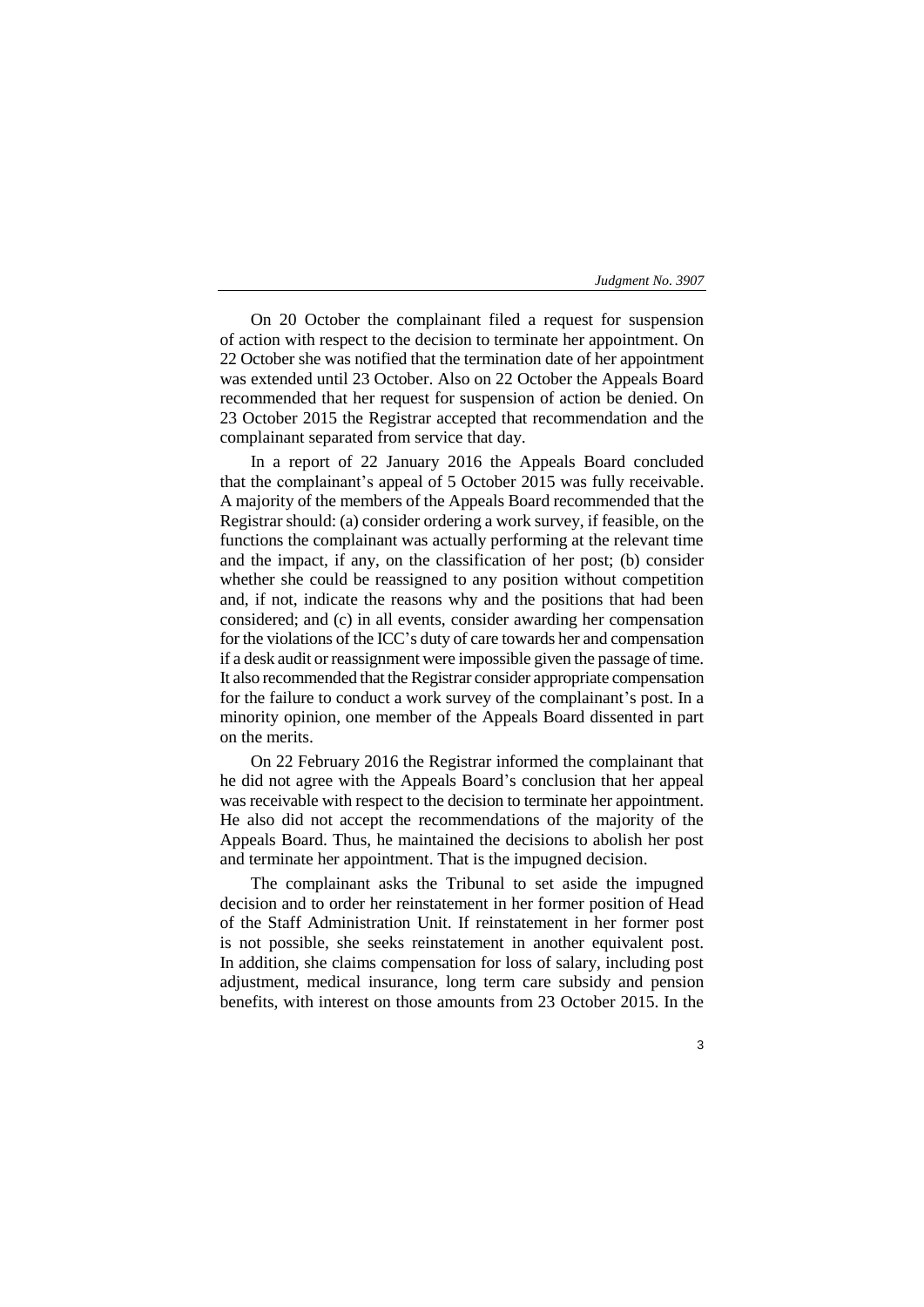alternative, she claims damages in the sum of 367,562.90 euros (representing five times her annual base salary), plus other emoluments. She seeks moral damages and reasonable costs. She claims any other remedy the Tribunal considers appropriate and in her rejoinder she states that this could take the form of punitive damages.

The ICC submits that the complaint is irreceivable insofar as it concerns the decision to terminate the complainant's appointment. It asks the Tribunal to dismiss the complaint and to deny the complainant's requests for relief. The ICC challenges the quantum of damages she claims, and asks the Tribunal to deduct the sum of the termination indemnity paid to her and any occupational earnings by the complainant from 23 October 2015 until 13 April 2020 from any compensation awarded to her for economic loss.

# CONSIDERATIONS

1. On 17 June 2015 the Registrar of the Court informed the complainant of the decision to abolish her position. In the same letter, the complainant was also informed about the termination of her appointment. In the present complaint, the complainant challenges the abolition of her position and the termination of her appointment. These decisions stem from the restructuring of the Court's Registry.

2. The ICC submits that to the extent the complainant contests the decision to terminate her appointment, her complaint is irreceivable. The ICC argues that in her request for review the complainant contested the decision to abolish her position and not the termination of her appointment. It was only in the internal appeal that the complainant expanded the scope of her appeal to include the decision to terminate her appointment.

3. In her pleadings, it appears that the complainant viewed the 17 June letter as the notification of a single decision. This is also reflected in her response to the ICC's position on receivability. The complainant points to the sentence in the letter that states: "[a]s such your post will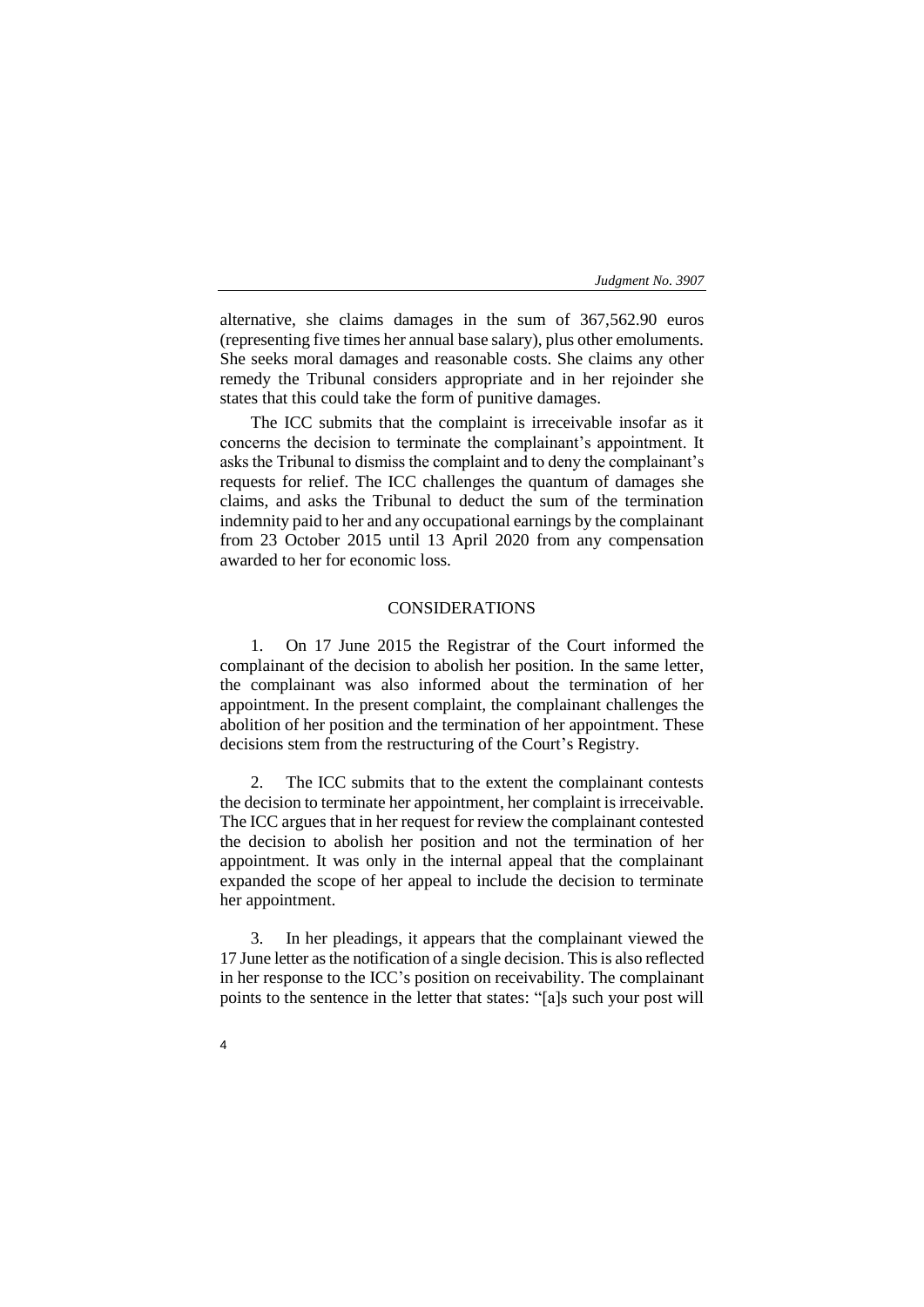5

be abolished and your appointment would terminate as of 15 October 2015." The complainant stresses that this sentence can only be understood as a decision to abolish her post and consequently to terminate her appointment. That is, without the abolition of the post there would be no termination of the appointment. The Tribunal notes that if she were to be successful in her complaint regarding the abolition of her post, then it follows that the termination of her appointment would be rendered unlawful. The only basis on which the termination of the appointment could survive is if the abolition of the position is lawful. For reasons that will become evident, at this point, a resolution of the receivability issue is unnecessary. Suffice it to say that decisions to abolish a post and terminate an appointment are separate and distinct decisions.

4. The complainant advances a number of arguments in support of her contention that the Registrar's decision to abolish her position and terminate her appointment was unlawful. She submits that the Principles and Procedures on which the decision was based were unlawfully promulgated; the decision to abolish her position was tainted by procedural error as the classification process was not conducted in compliance with the Principles and Procedures; the conditions precedent for the abolition of her position were not met; the ICC failed to make reasonable efforts to redeploy the complainant; and the decision was tainted by improper motive and abuse of process.

5. As the lawfulness of the promulgation of the Principles and Procedures is a central issue in this complaint, the following review of Presidential Directive ICC/PRESD/G/2003/001 of 9 December 2003 (Presidential Directive), the Principles and Procedures and the relevant Staff Regulations and Staff Rules will provide the required context for the discussion to follow.

6. The Presidential Directive governs the promulgation of the ICC's three types of administrative issuances: Presidential Directives, Administrative Instructions and Information Circulars. In relevant part, section 1.2 of the Presidential Directive provides that "[r]ules, policies or procedures intended for general application may only be established by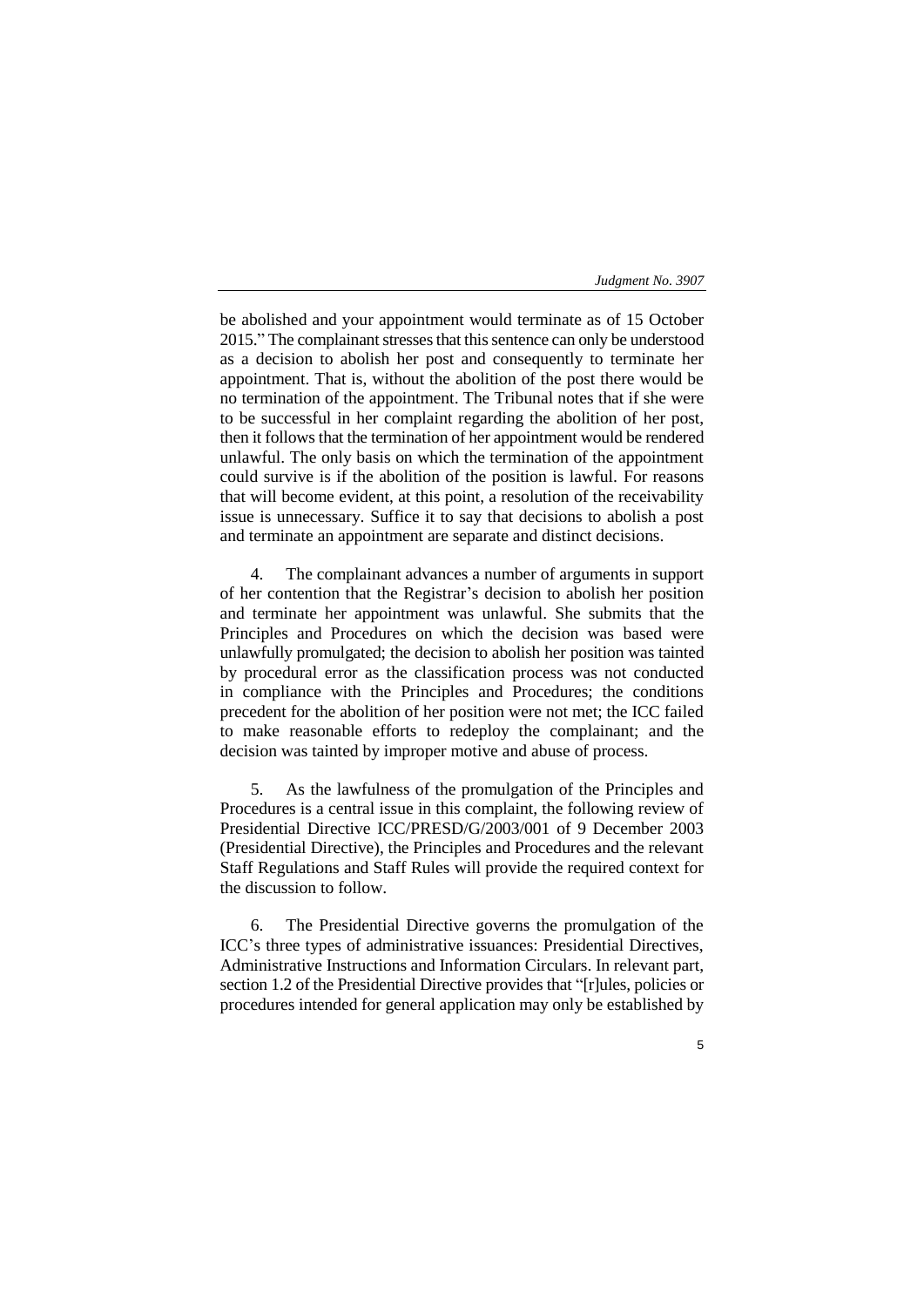duly promulgated Presidential Directives and Administrative Instructions". Pursuant to section 2.1, a Presidential Directive is required for "the promulgation of procedures for the implementation of regulations, resolutions and decisions adopted by the Assembly of States Parties". Under section 2.1(b), this includes the "[p]romulgation of Staff Regulations and rules". Section 3.1 relevantly states that the procedures for the implementation of Staff Regulations and Rules must be prescribed by Administrative Instruction. Section 4.1 provides that an Information Circular is "limited to isolated announcements of one time or temporary interest which do not involve policies or regulatory matters covered under sections 2 and 3". Section 5.1 requires that "[o]fficials proposing the promulgation of an administrative issuance shall ensure that it is prepared in proper consultation with all major organizational units concerned". Pursuant to section 6.1, a "proposal for an administrative issuance that has followed the consultative process set out in section 5 [...] shall be submitted to the Office of the Registrar for final processing". Under section 6.2, the central registry is responsible for reviewing any proposed new issuance to ensure, among other things, that "it has been cleared by the Legal Advisory Services Section in order to ensure compliance with the Statute, Rules of Procedure and Evidence, other instruments and directives of the Court [...]". Lastly, section 6.3 states that "[a]n administrative issuance shall not be submitted for signature without certification that all of the [listed] requirements have been met".

7. Paragraphs 4 and 5 of the Principles and Procedures respectively set out their scope and purpose. The Principles and Procedures "apply to positions, established posts and GTA, affected by the Project" and are "limited to the period of operation of the Project". The purpose of the Principles and Procedures is to "establish a framework for the implementation of decisions arising from the restructuring process [...]". At paragraph 6, it states that the Principles and Procedures "are intended to compliment the ICC Staff Regulations and Rules ('SRRs') and Administrative Issuances ('AIs')". Only two decisions are specifically identified in the Principles and Procedures as arising from the restructuring process, namely, the redeployment of positions and the abolition of positions. Except for one paragraph concerning the process for the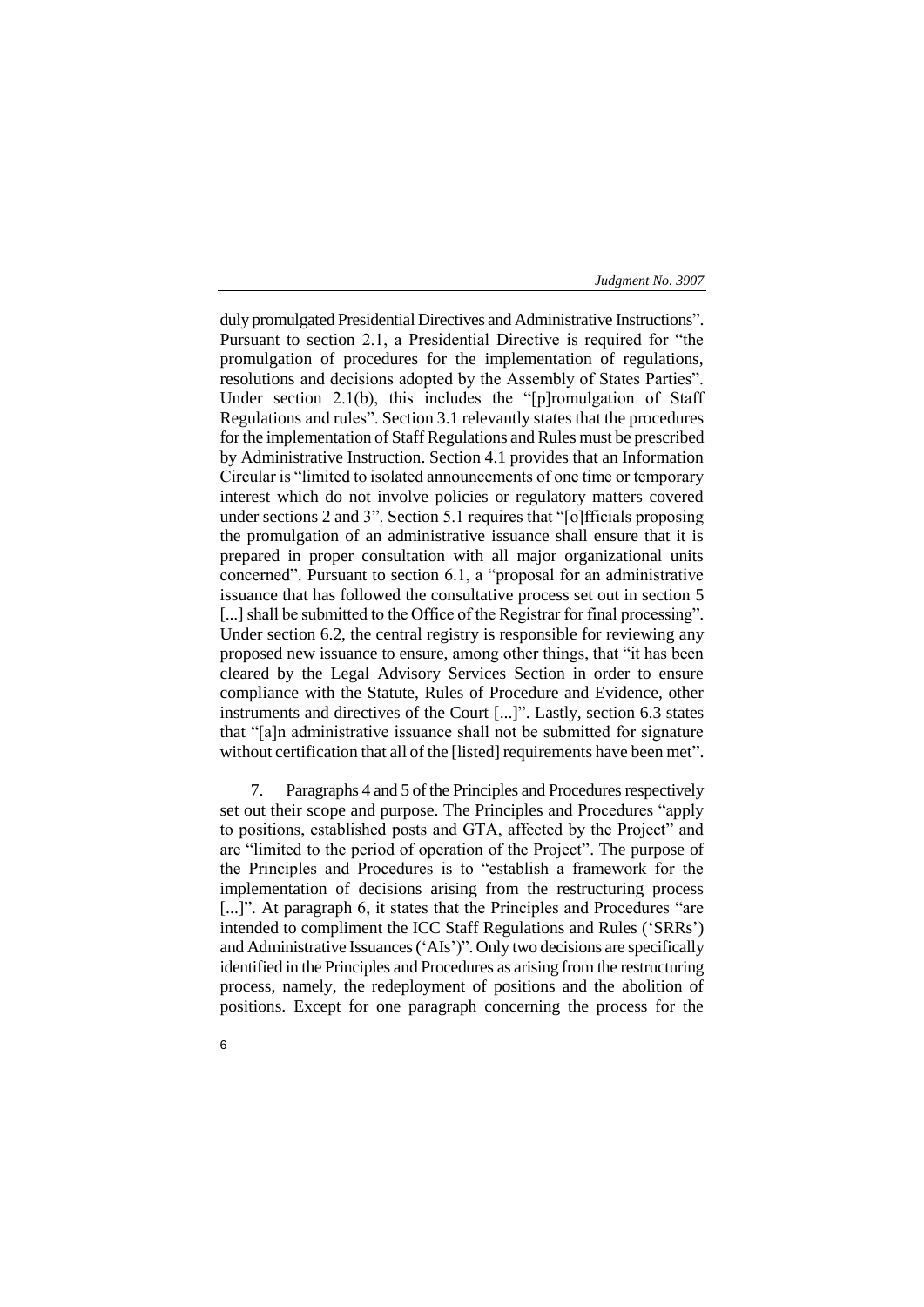redeployment of positions, the remainder of the document appears to be directed at the abolition of positions. In particular, the Principles and Procedures deal with the reasons for which positions may be abolished; the notification of decisions to abolish positions; information regarding appeals of decisions to abolish a position and the conciliation procedure; the enhanced agreed separation package available to staff members whose positions are abolished; the classification of positions; priority recruitment for candidates whose posts are abolished; and support mechanisms for staff members affected by decisions made as part of the *Re*Vision Project.

8. Separation from service is governed by the ICC Staff Regulations and Staff Rules. Staff Regulation 9.1 is the source of the Registrar's discretionary authority to terminate the appointment of a staff member prior to the expiration of the staff member's contract. The Regulation lists the grounds on which an appointment may be terminated and relevantly includes, under paragraph 9.1(b)(i), "[i]f the necessities for the service require the abolition of the post or reduction of the staff". Staff Regulation 9.1(a) also requires the Registrar to give reasons for the termination of the appointment. Staff Regulation 9.2 provides that if the Registrar terminates an appointment, the staff member must be given the applicable notice and indemnity payment provided in the Staff Regulations and Staff Rules.

9. In the Staff Rules, the termination of an appointment is dealt with in Chapter IX, regarding separation from service. Staff Rule 109.1(b) states that a staff member's appointment may be ended prior to the date of its expiration if it is as a result of any of the listed circumstances. The list includes at paragraph 109.1(b)(i) "[t]ermination, in accordance with staff regulation 9.1(b)", and at paragraph  $109.1(b)(iii)$  "[a] mutual agreement between a staff member and the Registrar [...]".

10. Staff Rule 109.2(a) provides that the termination of a staff member's appointment shall take place in accordance with Staff Regulation 9.1(b) and the reasons for the termination must be given in writing. Pursuant to Staff Rule 109.2(e), the staff member must be given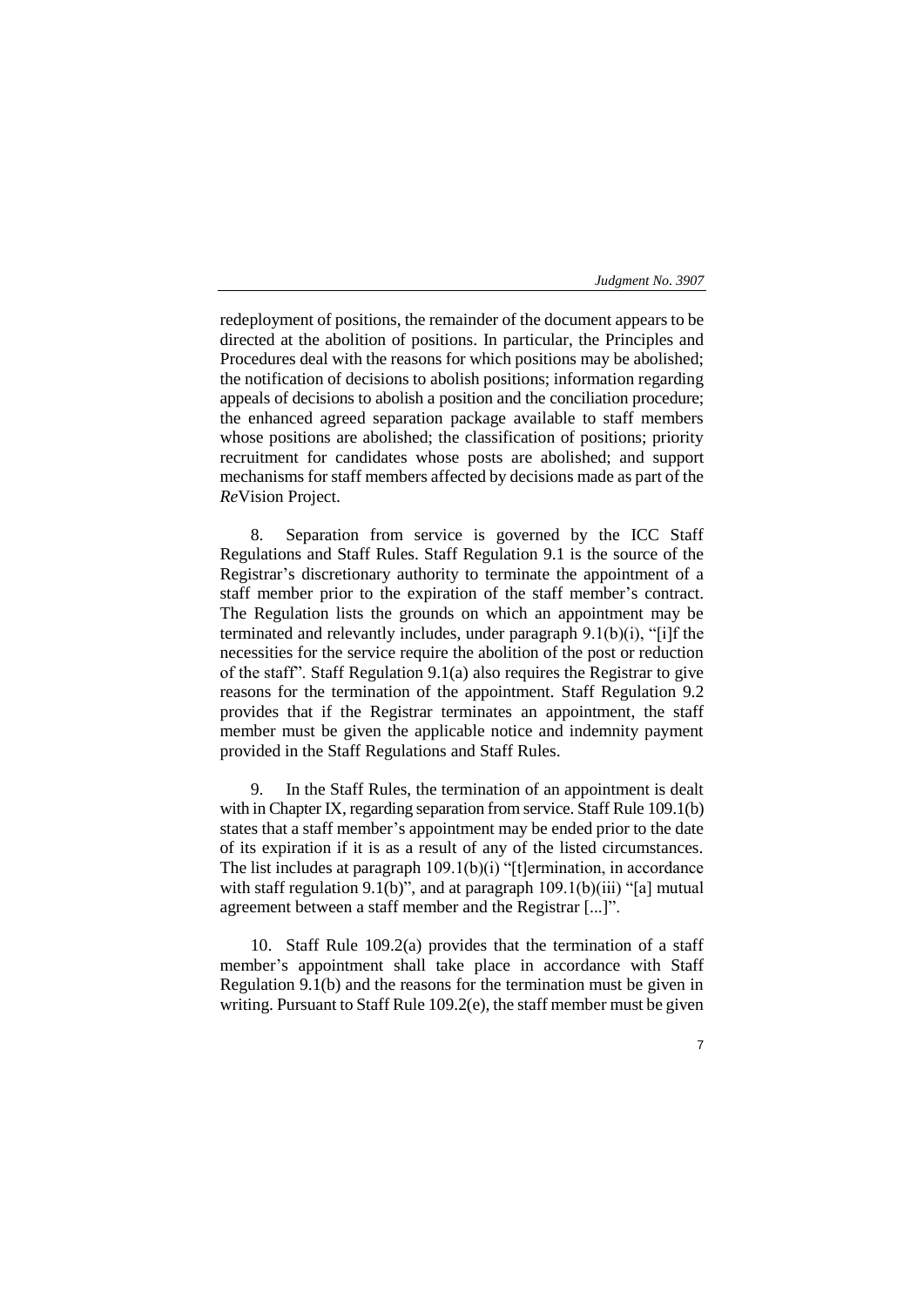at least thirty days' written notice of the termination or the amount of time stipulated in the staff member's letter of appointment. Under Staff Rule 109.2(f), in lieu of notice, the Registrar may authorize compensation "equivalent to salary, applicable post adjustment and allowances that the staff member would have received had the date of termination been at the end of the relevant notice period  $[...]$ . Staff Rule 109.2(g) provides for the payment of a termination indemnity (as detailed in that rule) to a staff member whose appointment exceeds six months and whose appointment is terminated.

11. Staff Rule 109.2(l) provides that, where an appointment is ended by mutual agreement pursuant to Staff Rule 109.1(b)(iii), a staff member may be paid, at the discretion of the Registrar, an indemnity of up to one and a half times the termination indemnity stipulated in Staff Rule 109.2(g). Lastly, pursuant to Staff Rule 109.2(n), a staff member who is to be separated "as a result of [...] the abolition of a post [...] may be placed on special leave without pay pursuant to staff rule 105.3 (b) (viii)" and, "[i]n such cases, the Court shall, on the written request of the staff member prior to being placed on special leave, pay the pension contribution of the Court and/or the staff member during the period of special leave". Staff Rule 109.2(n) also provides that "[t]he total amount of the contributions shall be deducted from the termination indemnity otherwise payable to the staff member". Staff Rule 105.3(a) provides that "[s]pecial leave without pay may, at the discretion of the Registrar [...] be granted for a continuous period of up to two years at the request of a staff member". Staff Rule 105.3(b) lists the reasons for which special leave without pay may be granted including "[a]ny other compelling reasons". At this point, it must also be observed that there are no Staff Regulations or Staff Rules governing the abolition of a post. The only references in the Staff Regulations and Staff Rules to the abolition of a position are as a ground for the termination of appointment and entitlement to special leave without pay.

12. Turning to the decision to abolish the complainant's position, the complainant submits that the Principles and Procedures were unlawfully promulgated by the issuance of an Information Circular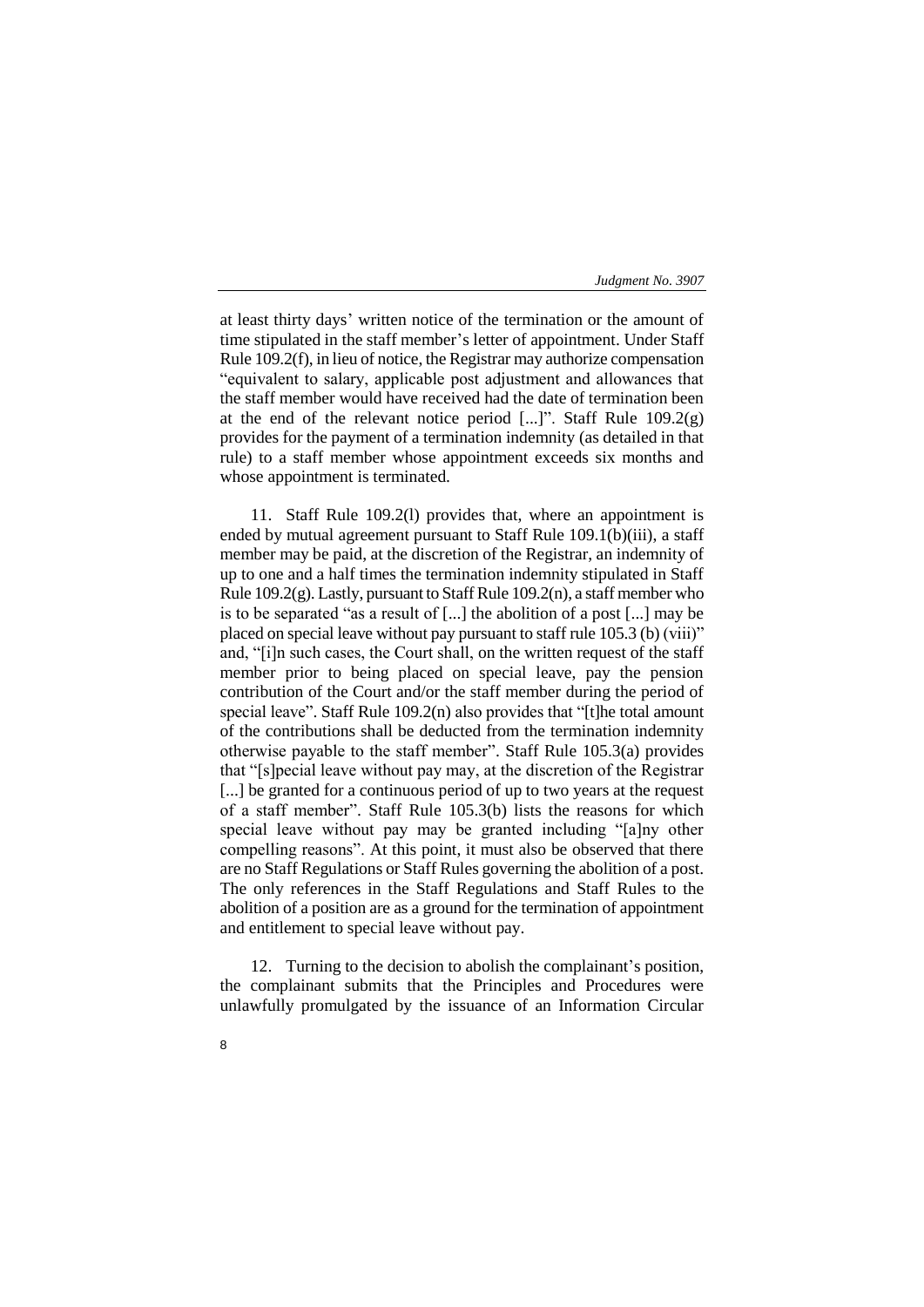rather than by a Presidential Directive or an Administrative Instruction. In summary, the complainant submits that as the Principles and Procedures impacted the terms of employment of non-Registry staff members and were, therefore, of general application, their promulgation by way of an Information Circular violated section 1.2 of the Presidential Directive. The complainant disputes the ICC's assertion that the Principles and Procedures are of "temporary interest" as contemplated in section 4.1 of the Presidential Directive. While not conceding this point, the complainant submits that there are two criteria in section 4.1 that must be met for the promulgation of an administrative issuance by way of an Information Circular. The second criterion that must be met is that the administrative issuance does not "involve policies or regulatory matters". The complainant argues that the statement in the Principles and Procedures that they are intended to complement the Staff Regulations and Staff Rules and administrative issuances is an acknowledgement that they involve policies or regulatory matters. The complainant also adds that the ICC's assertion of its consultation with the Staff Union Council has not been demonstrated and, in any event, it is irrelevant. In her view, as the promulgation of the Principles and Procedures was unlawful, the changes they purported to impose were without legal effect and any decision based on them was also unlawful.

13. The ICC disputes the complainant's assertion that the Principles and Procedures were generally applicable to all staff members of the Court. The ICC stresses that the Principles and Procedures were only intended to apply to Registry staff members. The ICC acknowledges that, as the Appeals Board observed, the Principles and Procedures may have had some indirect or remote effects on staff members outside the Registry. However, the Principles and Procedures only applied to Registry staff members, that is, those affected by the related administrative decisions abolishing their specific posts and terminating their appointments. Therefore, the Principles and Procedures did not fall within the "[r]ules, policies or procedures intended for general application" under section 1.2 of the Presidential Directive. The ICC also stresses that the positions and appointments of staff members in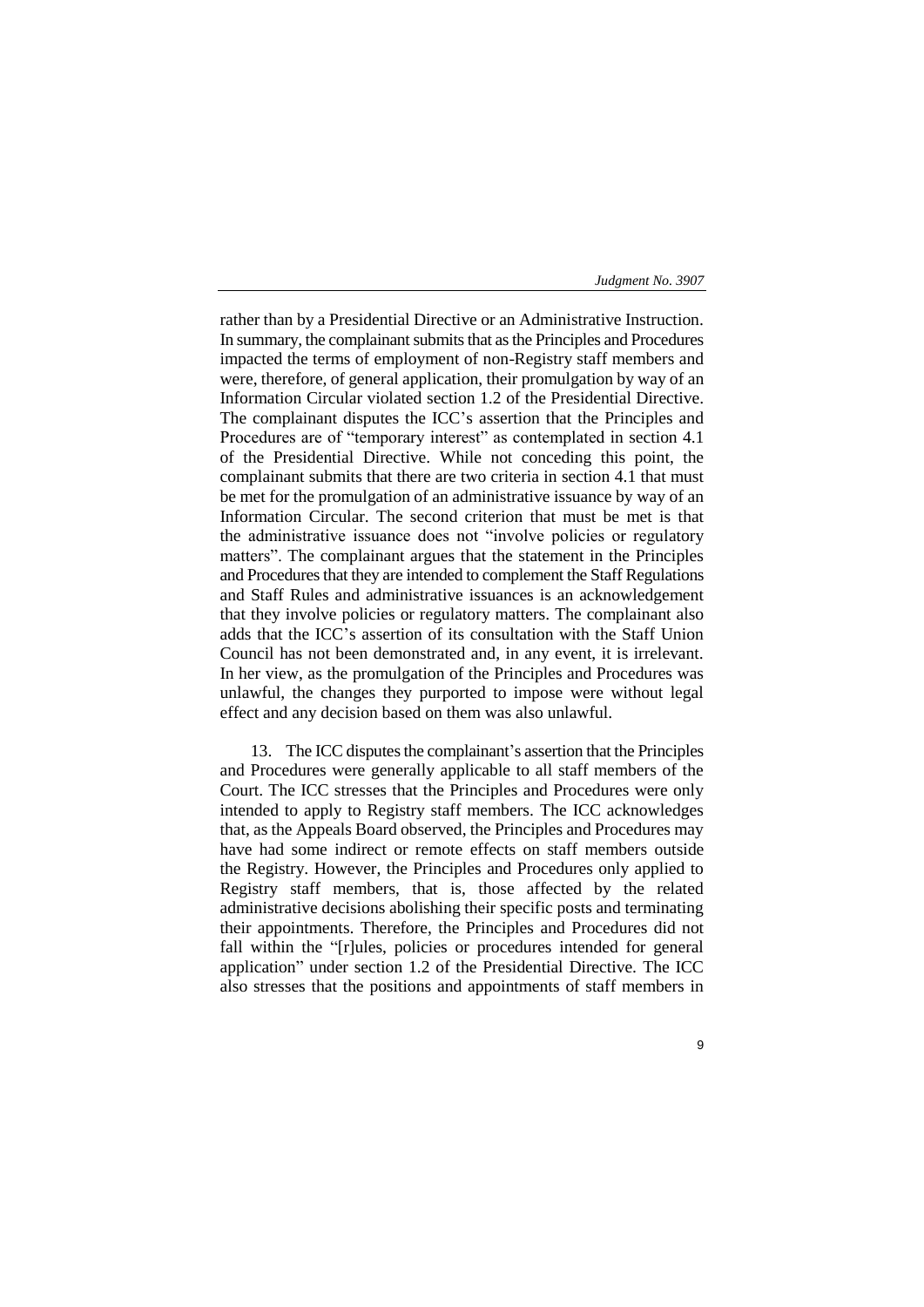other organs of the Court were not affected by decisions arising from the *Re*Vision Project.

14. The ICC also disputes the complainant's submissions regarding the permanent nature of the changes introduced in the Principles and Procedures in violation of section 4.1 of the Presidential Directive and that the Principles and Procedures prescribe procedures for the implementation of the Staff Regulations and Staff Rules. The ICC argues that the Principles and Procedures do not prescribe procedures for the implementation of the Staff Regulations and Rules, in that, unlike the Staff Regulations and Staff Rules, they do not apply to all staff members of the Court. Moreover, the Principles and Procedures are only of temporary interest as they will only last for the duration of the *Re*Vision Project.

15. The ICC adds that as the Principles and Procedures were intended to apply only to Registry staff and were lawfully promulgated by way of an Information Circular, the Registrar was not required to consult the other organs of the Court. The consultation with the Staff Union Council simply underscored the broad support for the Principles and Procedures and is a relevant consideration in determining their lawfulness.

16. The ICC's submission that as the application of the Principles and Procedures is limited to Registry staff members it does do not fall within the ambit of section 1.2 of the Presidential Directive is rejected. The fact that the Principles and Procedures were only intended to apply to Registry staff members does not overtake the statement in the Staff Regulations, under the heading, "Scope and Purpose", that the "Staff Regulations and Rules shall apply to all staff of the Court". Moreover, the requirement in section 1.2 of the Presidential Directive that "[r]ules, policies or procedures intended for general application" must be promulgated by Presidential Directives or Administrative Instructions must be read in the context of the other provisions in the Presidential Directive. Under section 2.1, a Presidential Directive is required for the promulgation of Staff Regulations and Staff Rules adopted by the Assembly of States Parties. Pursuant to section 3.1, the purpose of an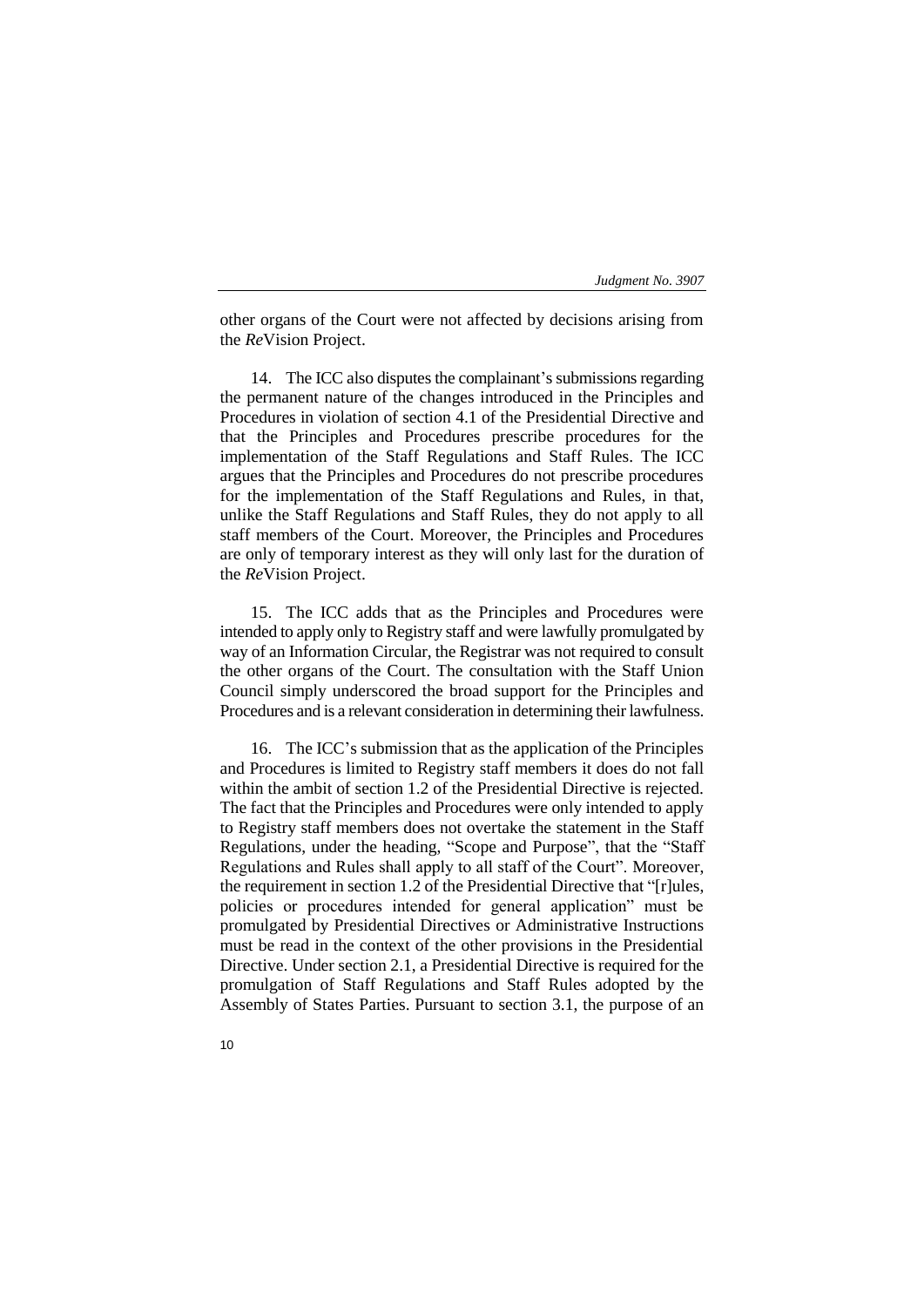Administrative Instruction is relevantly to prescribe procedures for the implementation of Presidential Directives including procedures for the implementation of the Staff Regulations and Staff Rules. Importantly, section 4.1 limits the use of Information Circulars "to isolated announcements of one time or temporary interest which do not involve policies or regulatory matters covered under sections 2 and 3 [...]".

17. Although the ICC stresses that the Principles and Procedures were intended to complement the Staff Regulations and Staff Rules, a review of its provisions do not bear this out. Indeed, as illustrated below, a number of the provisions in the Principles and Procedures involve regulatory matters.

18. The Principles and Procedures, at paragraph 13, provide that "[i]n the event that the staff member's appointment expires in the period between the date of notification of the abolition of a position and the effective date of abolition, the staff member's appointment **shall** be extended until the effective date of abolition" (emphasis added). However, Staff Regulation 4.5(a) relevantly provides that "[a]n appointment may be extended or renewed at the discretion of the Registrar or the Prosecutor, as appropriate, **if the staff member is willing to accept such extension** or renewal" (emphasis added). While the obligatory extension of an appointment until the effective date of the abolition of the incumbent's position may from a staff member's perspective be viewed as positive, the extension of an appointment is governed by Staff Regulation 4.5(a). Even though paragraph 13 of the Principles and Procedures is applicable only to the abolition of posts as a result of the restructuring process, it involves a change to Staff Regulation 4.5(a).

19. As discussed above, under the Principles and Procedures, a staff member whose post is abolished is given a choice of two options: the acceptance of an "enhanced agreed separation package" or priority consideration as an internal candidate for newly created positions arising from the *Re*Vision Project. Paragraph 17 sets out a time frame within which a staff member may opt to accept the enhanced agreed separation package. As well, a staff member who sits an interview as a priority candidate forfeits the right to take the enhanced agreed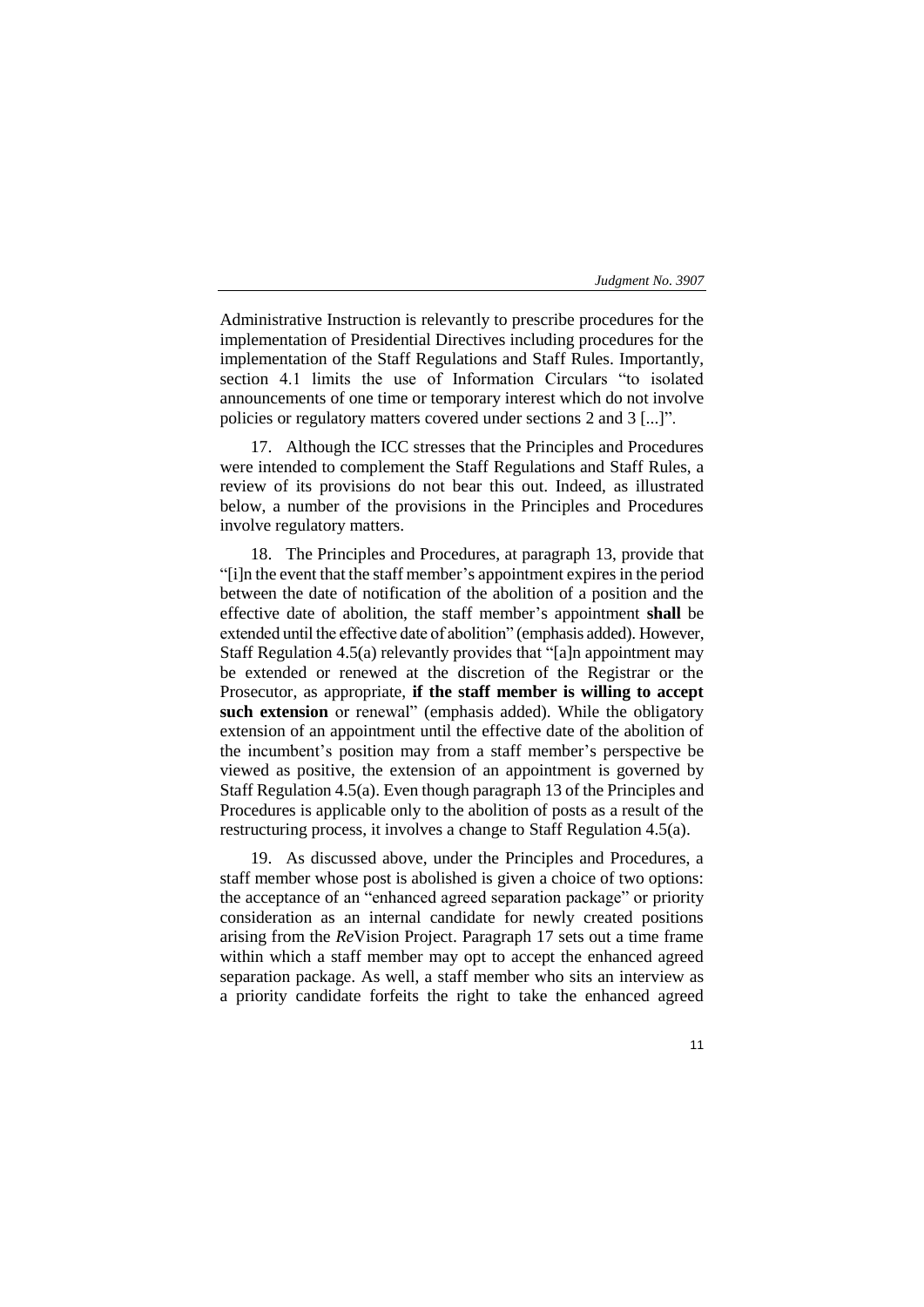separation package. Paragraph 17 then states that "[a]ny separations following the [stipulated] period shall be effectuated on the basis of the termination indemnity provisions contained in Staff Rule 109".

20. Staff Rule 109.2(g) governs the payment of a termination indemnity. It provides that except as provided in paragraphs (j), (k) and (l), "a staff member whose appointment exceeds six months, and whose appointment is terminated, shall be paid a termination indemnity" in accordance with the table provided in that paragraph. Paragraph (j) concerns the indemnity payable in the case of termination of appointment for health reasons. Paragraph (k) concerns the indemnity payable in the case of termination of appointment for unsatisfactory service or dismissal for misconduct other than by summary dismissal. Paragraph (l) provides for the payment of an indemnity when an appointment is ended by mutual agreement pursuant to Staff Rule 109.1(b)(iii). It is convenient to note that the Principles and Procedures, at paragraph 19, provide that where a staff member accepts the enhanced agreed separation package, the cause of the separation from service is separation by mutual agreement pursuant to Staff Rule 109.1(b)(iii). Given that a termination indemnity is only payable to a staff member whose appointment is terminated, paragraph 17 of the Principles and Procedures appears to be either an attempt to broaden the application of the payment of a termination indemnity to "any separations" or a means of circumventing Staff Regulation 9.1 governing the termination of appointments. In either case, it clearly involves a change to the regulatory framework.

21. Paragraph 18 of the Principles and Procedures sets out the terms of the enhanced agreed separation package. Among other things, it provides for the following payment:

"(i) Payment of standard termination indemnity, to which a staff member would ordinarily be entitled as provided in the table under Staff Rule 109.2(g), plus an increase of 50% pursuant to Staff Rule 109.2(l) for agreed terminations; (ii) Exceptional payment of an additional sum of 3 months' salary, including allowances and post adjustment;

(iii) Payment of notice period as provided for in the staff member's terms of appointment;

 $[...]$ "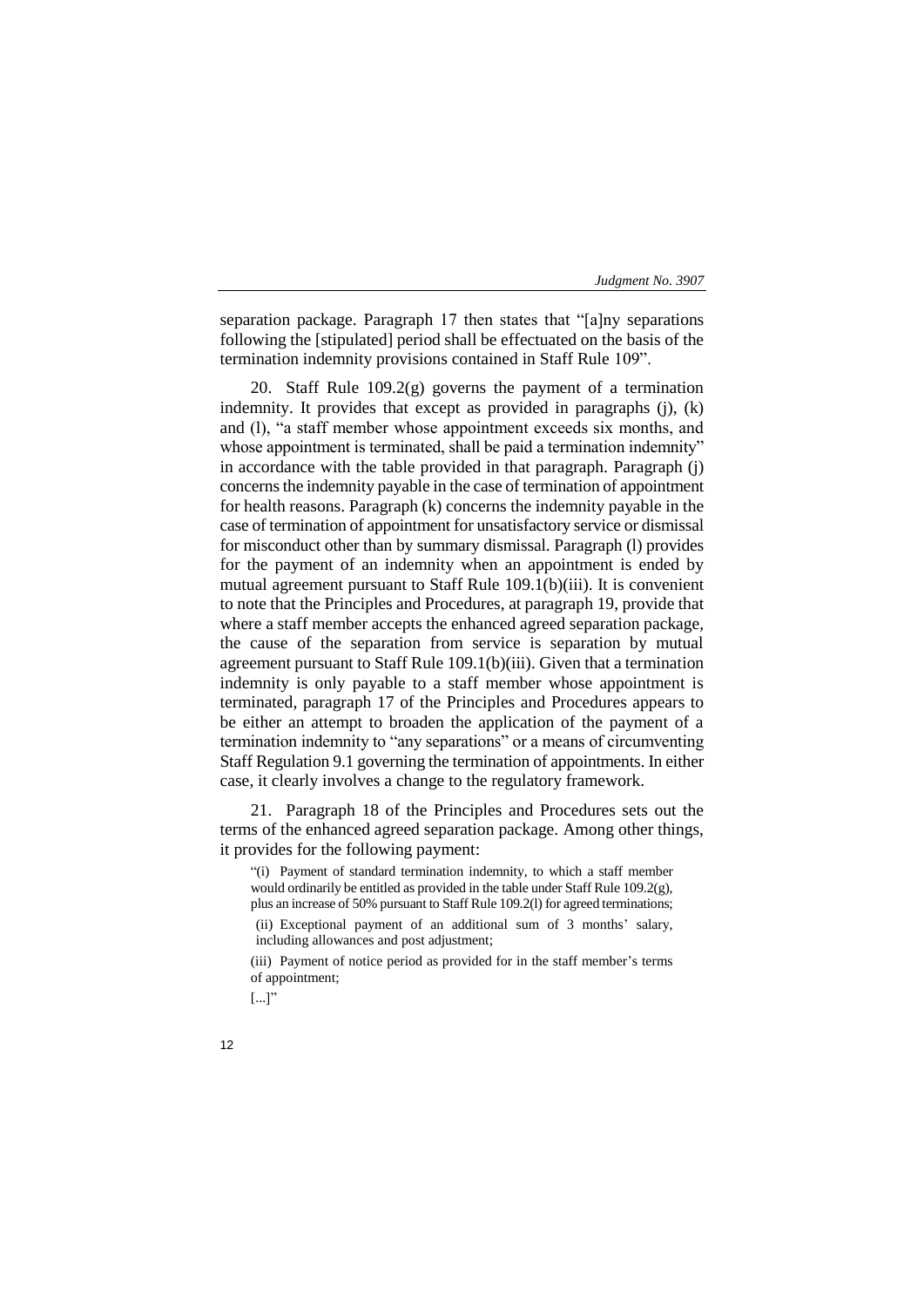22. Staff Rule 109.2(l) governs the payment of an indemnity to a staff member whose appointment is ended by mutual agreement pursuant to Staff Rule 109.1(b)(iii). It gives the Registrar the discretionary authority to pay an indemnity of up to one and a half times the termination indemnity in Staff Rule  $109.2(g)$ . It is observed that the payment due to a staff member under the terms of the enhanced agreed separation package exceeds the amount contemplated in the Staff Rule.

Paragraph 18 of the Principles and Procedures also provides:

"(iv) Use of a period of Special Leave Without Pay pursuant to Staff Rule 105.3 (b) (vii), which shall be extended as follows solely for the purposes of the Project insofar as staff members within the following categories shall be permitted to make pension contributions, at their own expense, for an additional maximum period of 2 years: staff members who at the time of notification of abolition of their post (a) are within two years of meeting the mandatory minimum contributory period of 5 years of contributions as stipulated at Article 28 UNJSPF Regulations; (b) are within 7 years of reaching the current mandatory retirement age of 62 years of age (ie those 55 years of age and older)."

It is clear from the language of paragraph 18 itself that it provides an enhancement to Staff Rule 105.3(b)(vii) governing the Special Leave Without Pay.

23. Paragraph 20 of the Principles and Procedures states that for a staff member who takes the enhanced agreed separation package, the 120 day notice period (under paragraph 13) for the abolition of positions is waived and replaced by the notice period in the staff member's terms of appointment. It also provides that in these cases "the staff member shall separate as soon as is practicable and notice shall be effectuated as payment in lieu of notice as provided at staff rule 109.2(f)". However, in Staff Rule 109.2(f) the payment in lieu of notice is specifically limited to the termination of an appointment. It does not apply to a separation by mutual agreement. As an aside, it is observed that the use of the word "terminations" at paragraph 18(i) of the Principles and Procedures fails to have regard to the statutory distinction between a termination of an appointment and a separation by mutual agreement. This is another attempt to broaden the application of a staff rule for the purpose of the restructuring process under the *Re*Vision Project.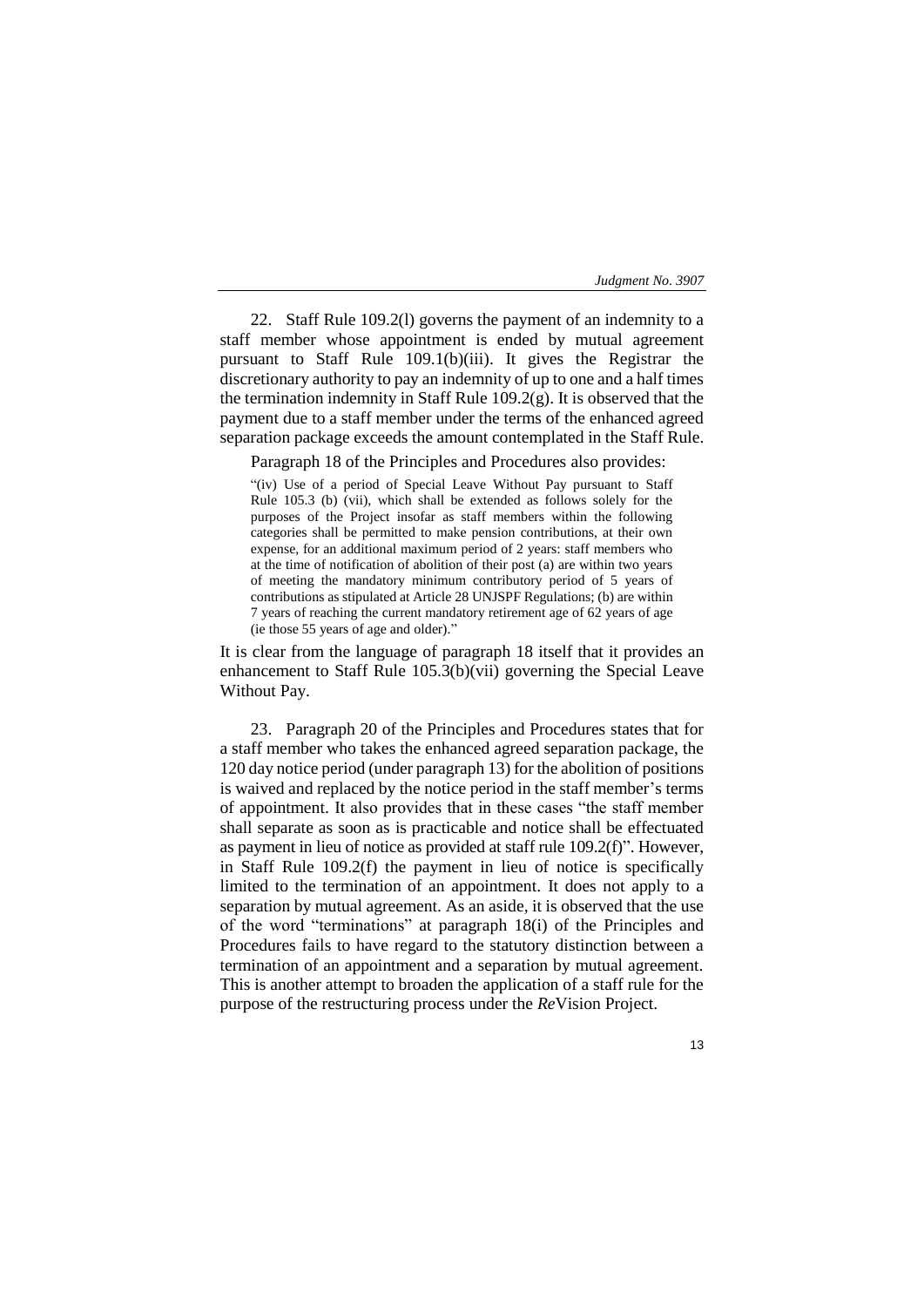24. The above review of the Principles and Procedures shows that a number of the provisions involve the implementation of material changes to the Staff Regulations and Staff Rules including, in some instances, significant enhancements to existing benefits under the Staff Regulations and Staff Rules. It is convenient to observe that, contrary to the ICC's assertion, these provisions do impact non-Registry staff members. One of the central purposes of staff regulations and rules is to ensure the equal treatment of all staff members. As these provisions are said to only apply to decisions arising from the *Re*Vision Project, if accepted, they would result in unequal treatment not only for staff members outside the Registry but also for those Registry staff members not affected by the restructuring.

25. The complainant also submits that the Principles and Procedures were not cleared by the Legal Advisory Services Section prior to their promulgation as required in section 6.2(e) of the Presidential Directive. She points out that despite the risks surrounding the promulgation of the Principles and Procedures by way of an Information Circular identified by the Chief of the Registry Legal Advisory Services Section in an email of 12 August 2014 to the Registrar, they were nonetheless promulgated without having dealt with the issues raised. The ICC takes the position that the email is merely legal advice and is not probative of the intentions of the Registrar. In addition, it indicates support for the promulgation of the Principles and Procedures by way of an Information Circular. The Tribunal notes that section 6.3 of the Presidential Directive states that "[a]n administrative issuance shall not be submitted for signature without certification that all the [requirements in section 6.2] have been satisfied". Although section 6.3 is directed at the requirements that must be met prior to submitting an administrative issuance for signature, it necessarily implies that an administrative issuance should not be signed without the requisite clearance. In the absence of the requisite clearance, the Registrar lacked the authority to sign the Information Circular.

26. In conclusion, pursuant to the Presidential Directive, the Principles and Procedures should have been promulgated by an Administrative Instruction or, arguably, by a Presidential Directive.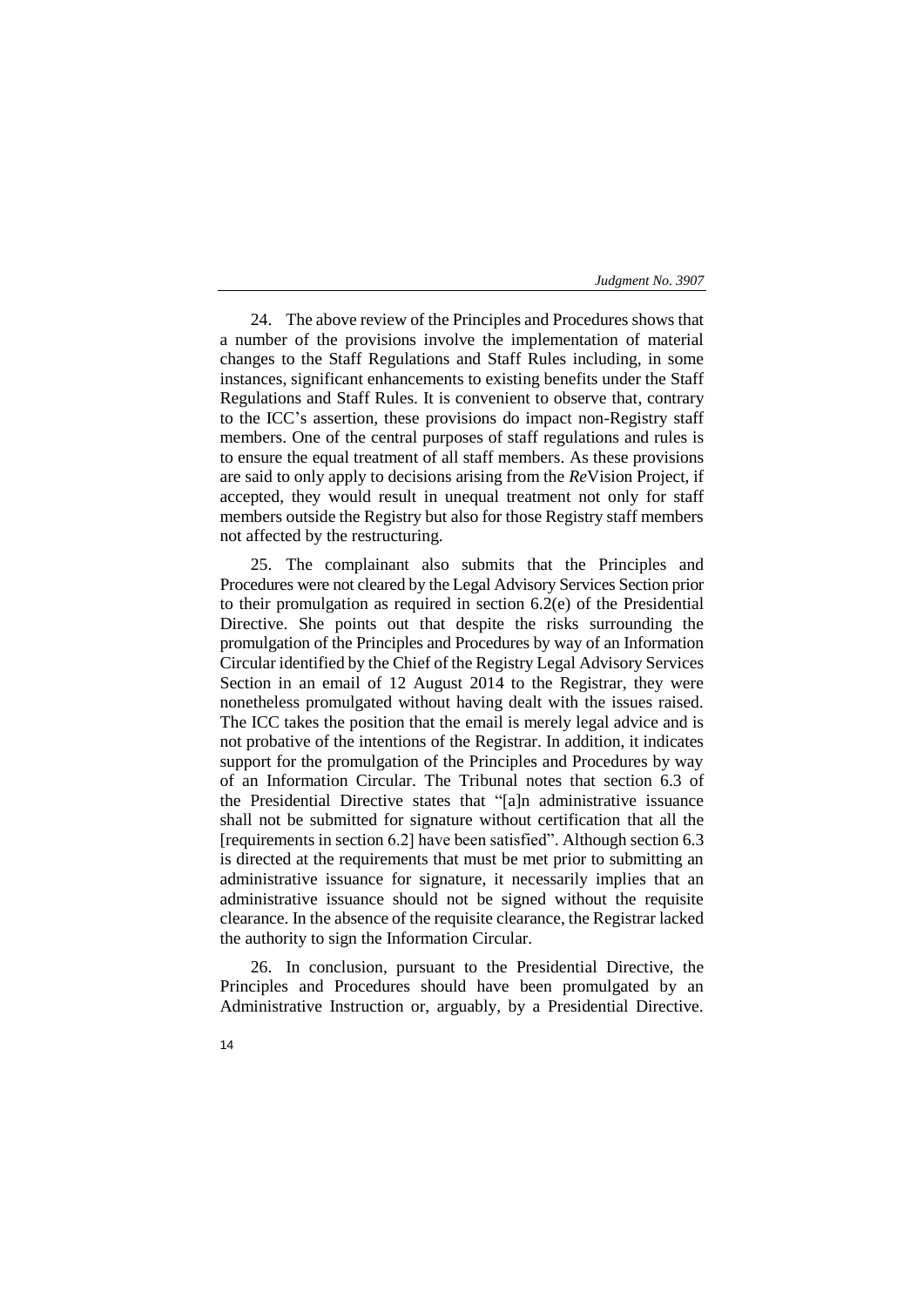As the promulgation of the Principles and Procedures by Information Circular was in violation of the Presidential Directive, they were without legal foundation and are, therefore, unlawful as are the decisions taken pursuant to the Principles and Procedures. It follows that the decisions to abolish the complainant's position and to terminate the complainant's appointment were also unlawful and will be set aside.

27. The complainant sought the disclosure by the ICC of specific documents. It appears from the pleadings that she subsequently obtained documents which may have satisfied, either partially or completely, this request. In any event, given the Tribunal's findings in this case, an order for the production of documents will not be made.

28. The ICC has made submissions with respect to the confidentiality of evidence that has been submitted by the complainant to the Tribunal. The Tribunal has taken note of these submissions and has referred to the evidence it considers necessary to achieve justice between the parties.

29. In conclusion, the impugned decision and the decisions of 17 June 2015 will be set aside. The Tribunal will award the complainant material damages in the amount of 220,000 euros, less the amount paid to her as a termination indemnity. The Tribunal has taken into account all of the circumstances of the case in determining this amount, including the duration of the complainant's contract, the income she would have earned at the ICC, but has also taken into account the income she could have earned in other employment and the possibility that in due course her employment could have been terminated lawfully. The complainant is entitled to an award of moral damages in the amount of 40,000 euros. She is also entitled to an award of costs in the amount of 8,000 euros.

# DECISION

For the above reasons,

1. The Registrar's 22 February 2016 decisions are set aside as are his 17 June 2015 decisions.